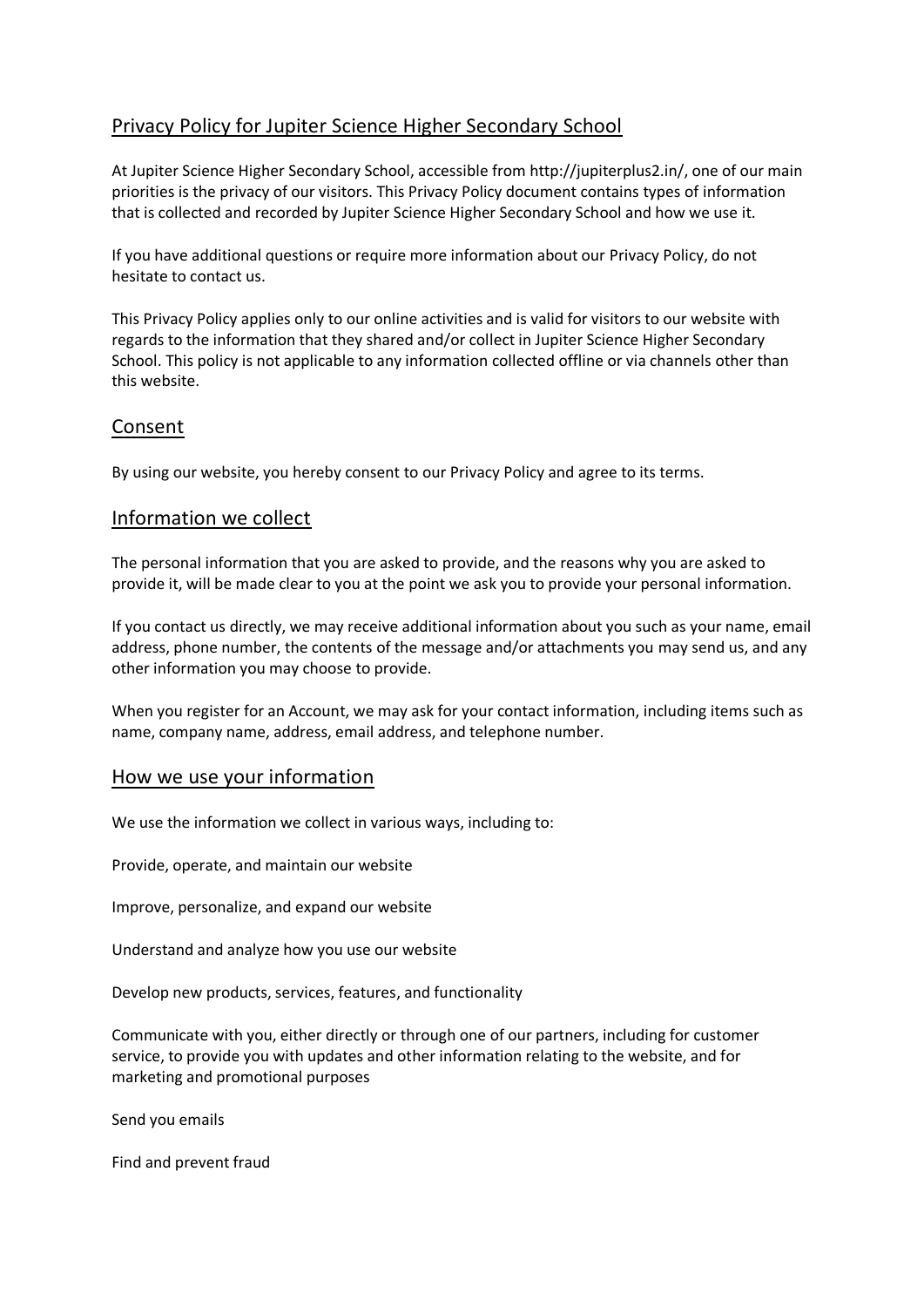## Log Files

Jupiter Science Higher Secondary School follows a standard procedure of using log files. These files log visitors when they visit websites. All hosting companies do this and a part of hosting services' analytics. The information collected by log files include internet protocol (IP) addresses, browser type, Internet Service Provider (ISP), date and time stamp, referring/exit pages, and possibly the number of clicks. These are not linked to any information that is personally identifiable. The purpose of the information is for analyzing trends, administering the site, tracking users' movement on the website, and gathering demographic information.

## Advertising Partners Privacy Policies

You may consult this list to find the Privacy Policy for each of the advertising partners of Jupiter Science Higher Secondary School.

Third-party ad servers or ad networks uses technologies like cookies, JavaScript, or Web Beacons that are used in their respective advertisements and links that appear on Jupiter Science Higher Secondary School, which are sent directly to users' browser. They automatically receive your IP address when this occurs. These technologies are used to measure the effectiveness of their advertising campaigns and/or to personalize the advertising content that you see on websites that you visit.

Note that Jupiter Science Higher Secondary School has no access to or control over these cookies that are used by third-party advertisers.

### Third Party Privacy Policies

Jupiter Science Higher Secondary School's Privacy Policy does not apply to other advertisers or websites. Thus, we are advising you to consult the respective Privacy Policies of these third-party ad servers for more detailed information. It may include their practices and instructions about how to opt-out of certain options.

You can choose to disable cookies through your individual browser options. To know more detailed information about cookie management with specific web browsers, it can be found at the browsers' respective websites.

### GDPR Data Protection Rights

We would like to make sure you are fully aware of all of your data protection rights. Every user is entitled to the following:

The right to access – You have the right to request copies of your personal data. We may charge you a small fee for this service.

The right to rectification – You have the right to request that we correct any information you believe is inaccurate. You also have the right to request that we complete the information you believe is incomplete.

The right to erasure – You have the right to request that we erase your personal data, under certain conditions.